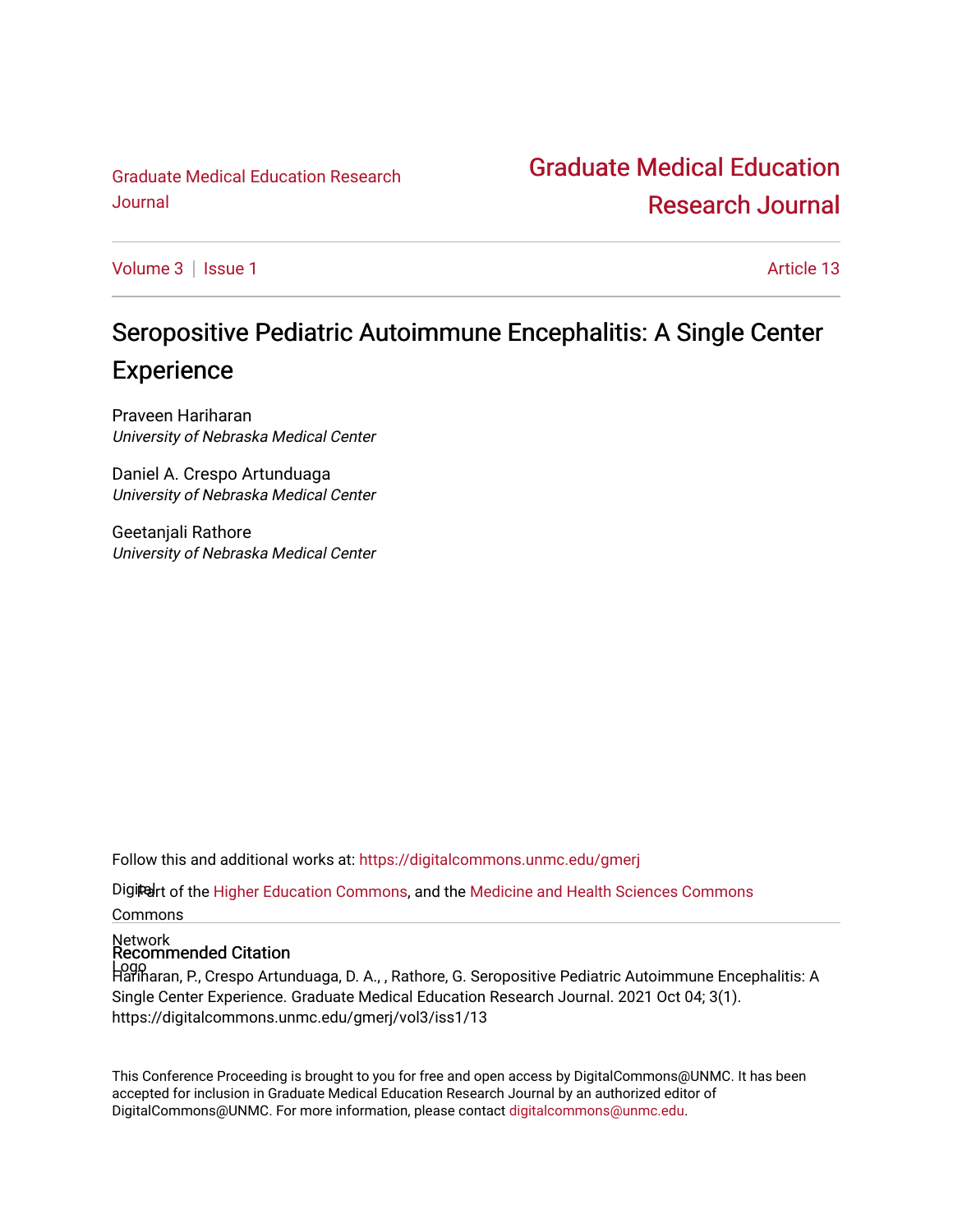### Seropositive Pediatric Autoimmune Encephalitis: A Single Center Experience

### Creative Commons License



This work is licensed under a [Creative Commons Attribution-Noncommercial-No Derivative Works 4.0](http://creativecommons.org/licenses/by-nc-nd/4.0/) [License](http://creativecommons.org/licenses/by-nc-nd/4.0/).